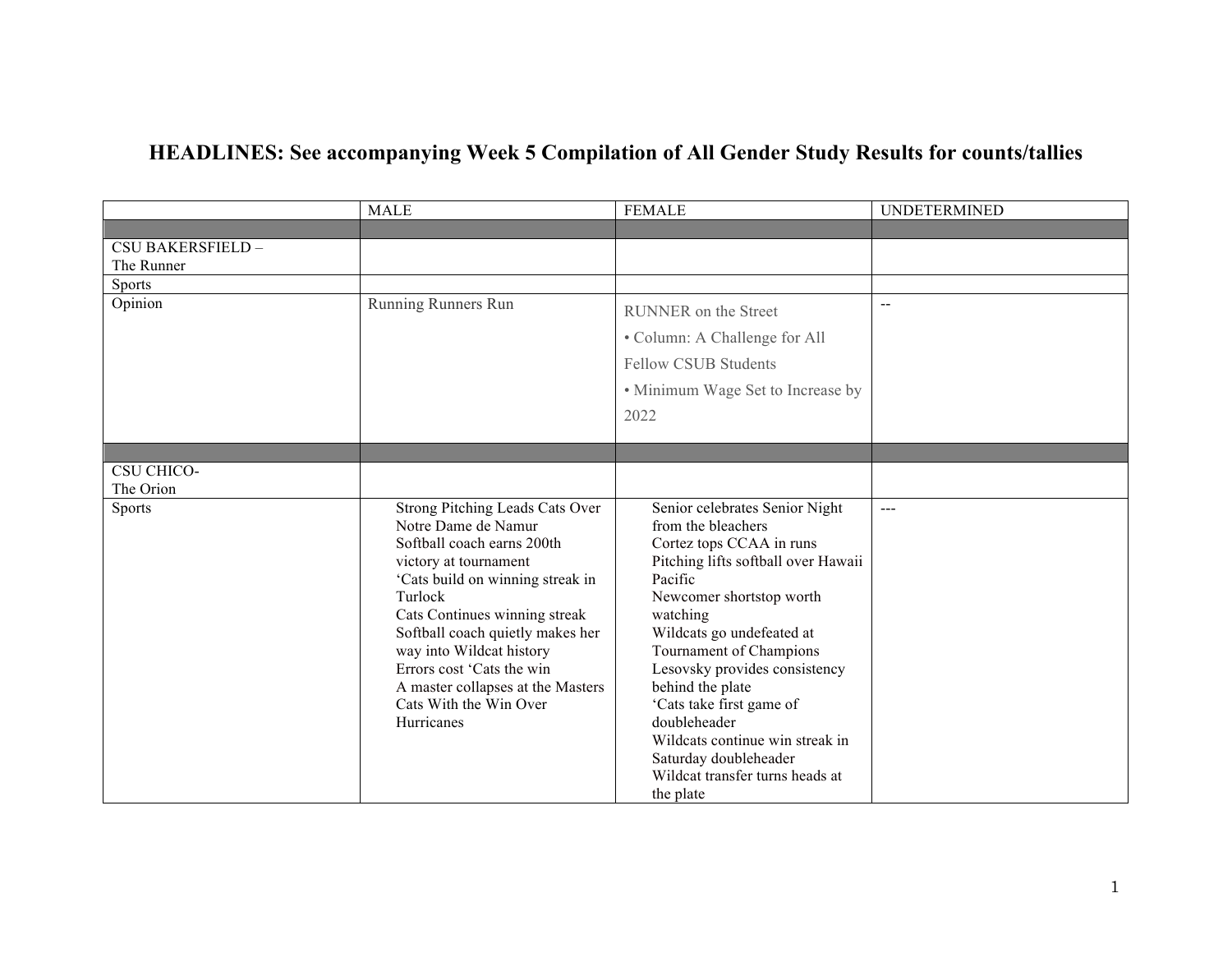|                        |                                                                                                                                                                                                                                                                                                                                                                                                                                                                                                | Wildcats win over the Toros<br>Attention NFL, we all smoke pot                                                                                                                                                       |  |
|------------------------|------------------------------------------------------------------------------------------------------------------------------------------------------------------------------------------------------------------------------------------------------------------------------------------------------------------------------------------------------------------------------------------------------------------------------------------------------------------------------------------------|----------------------------------------------------------------------------------------------------------------------------------------------------------------------------------------------------------------------|--|
| Opinion                | CSU faculty strike shows<br>college turning into<br>business<br>Change our partners,<br>change ourselves<br>Coachella is not worth it<br>Homelessness deserves real<br>solutions<br>Chico police are out to get<br>students<br>Undeclared or confused<br>about your major? It gets<br>better<br>Mass media is too liberal<br>The CFA strike ends as it<br>should<br>The future is here with<br>Tesla's Model 3<br>Online classes equal less<br>learning<br>College becoming too<br>competitive | Presidential election<br>vital for women's rights<br>Best roommates ever<br>Commitment: The<br>college epidemic<br>Class attendance should<br>be optional<br>Let's get physical<br>College can be a culture<br>shock |  |
| <b>CSU EAST BAY --</b> |                                                                                                                                                                                                                                                                                                                                                                                                                                                                                                |                                                                                                                                                                                                                      |  |
| The Pioneer            |                                                                                                                                                                                                                                                                                                                                                                                                                                                                                                |                                                                                                                                                                                                                      |  |
| <b>Sports</b>          | Kaepernick departure the right<br>call for 49ers<br>UC San Diego Tritons tame                                                                                                                                                                                                                                                                                                                                                                                                                  | Pioneers split home double<br>header with Chico State Wildcats                                                                                                                                                       |  |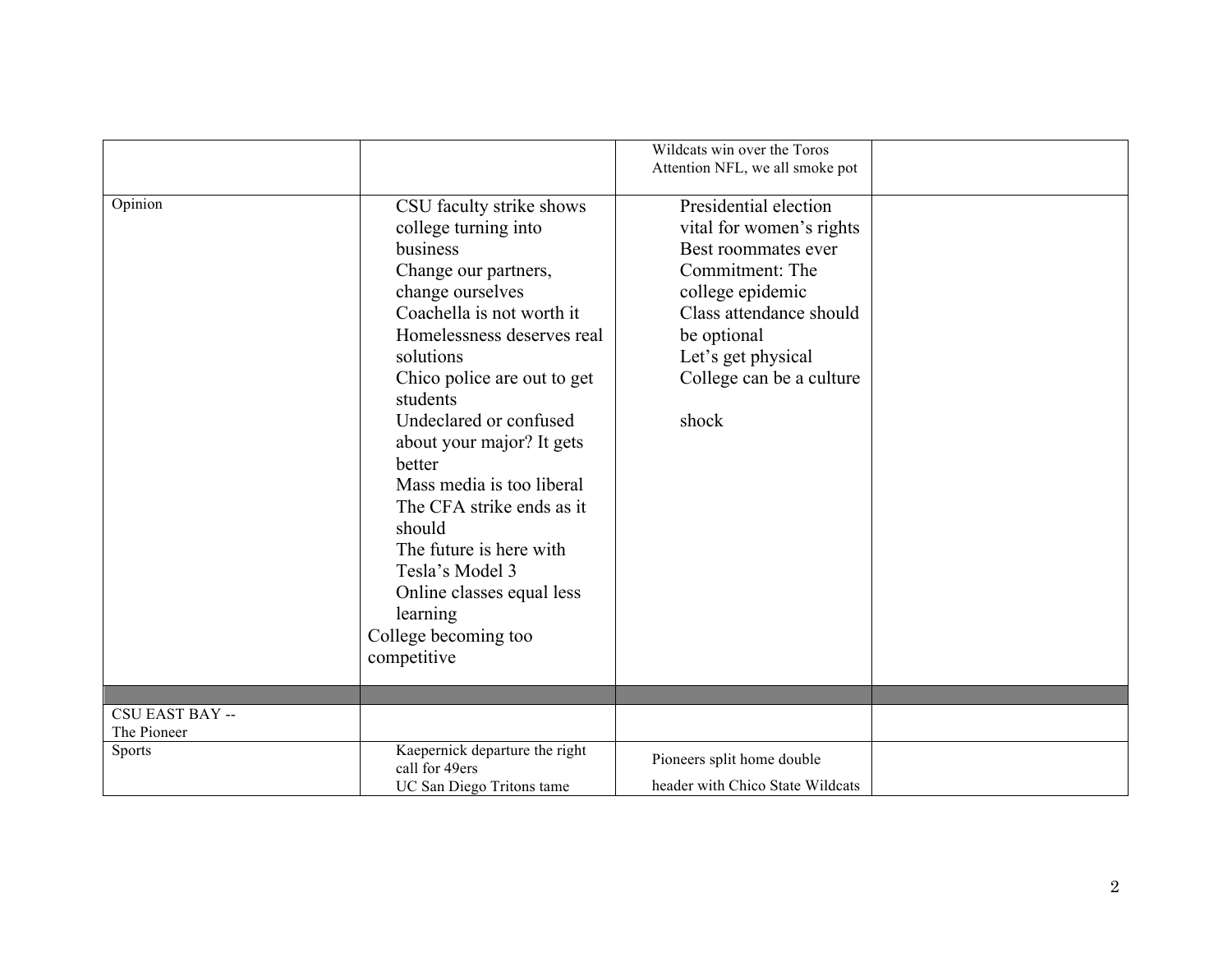|                                     | Pioneers at Chabot College<br>Oakland's Moneyball has worn<br>thin on me<br>Warriors on the brink of history<br>Water polo falls at home to<br>Seawolves<br>Softball splits doubleheader with<br>Cougars                                               | Unselfishness key for women's<br>basketball success                                                                                                                                                                                                                                                              |                                                                                                                                                                                                                                                                                                                                                                                              |
|-------------------------------------|--------------------------------------------------------------------------------------------------------------------------------------------------------------------------------------------------------------------------------------------------------|------------------------------------------------------------------------------------------------------------------------------------------------------------------------------------------------------------------------------------------------------------------------------------------------------------------|----------------------------------------------------------------------------------------------------------------------------------------------------------------------------------------------------------------------------------------------------------------------------------------------------------------------------------------------------------------------------------------------|
| Opinion                             | Dread the overflow lot: Rocky road to<br>student parking<br>Trump dominates the GOP in a racist<br>America<br>Kaepernick departure the right call for<br>49ers<br>Oakland's Moneyball has worn thin<br>on me<br>Bernie Sanders right fit for President | Stop pitting women against each other<br>on social media<br>Cover up your bodies ladies, show off<br>your brain<br>New people-rating application:<br>Hurtful or harmless?<br>Students should support faculty<br>strikes<br>Should men carry feminine hygiene<br>products?<br>I'm about to graduate: What's next? |                                                                                                                                                                                                                                                                                                                                                                                              |
|                                     |                                                                                                                                                                                                                                                        |                                                                                                                                                                                                                                                                                                                  |                                                                                                                                                                                                                                                                                                                                                                                              |
| <b>CSU FRESNO-</b><br>The Collegian |                                                                                                                                                                                                                                                        |                                                                                                                                                                                                                                                                                                                  |                                                                                                                                                                                                                                                                                                                                                                                              |
| <b>Sports</b>                       | Baseball: Bulldogs hold off Hornets<br>for $7-5$ win<br>Baseball: Errors, pitching woes cost<br>'Dogs in 7-3 loss to Pacific                                                                                                                           | Marvelle Harris chases NBA dreams<br>after leading 'Dogs to new heights                                                                                                                                                                                                                                          | Men's Basketball: Harris set to<br>compete in Portsmouth Invitational<br>Track & Field: Sears named MW<br>Women's Outdoor Field Athlete of<br>the Week<br>Baseball: Thomas, Russell pick up<br>MW baseball weekly awards<br>Baseball: 'Dogs get swept in three-<br>game series at New Mexico<br>Softball: No. 23/25 Bulldogs sweep<br>New Mexico, off to best conference<br>start since 2004 |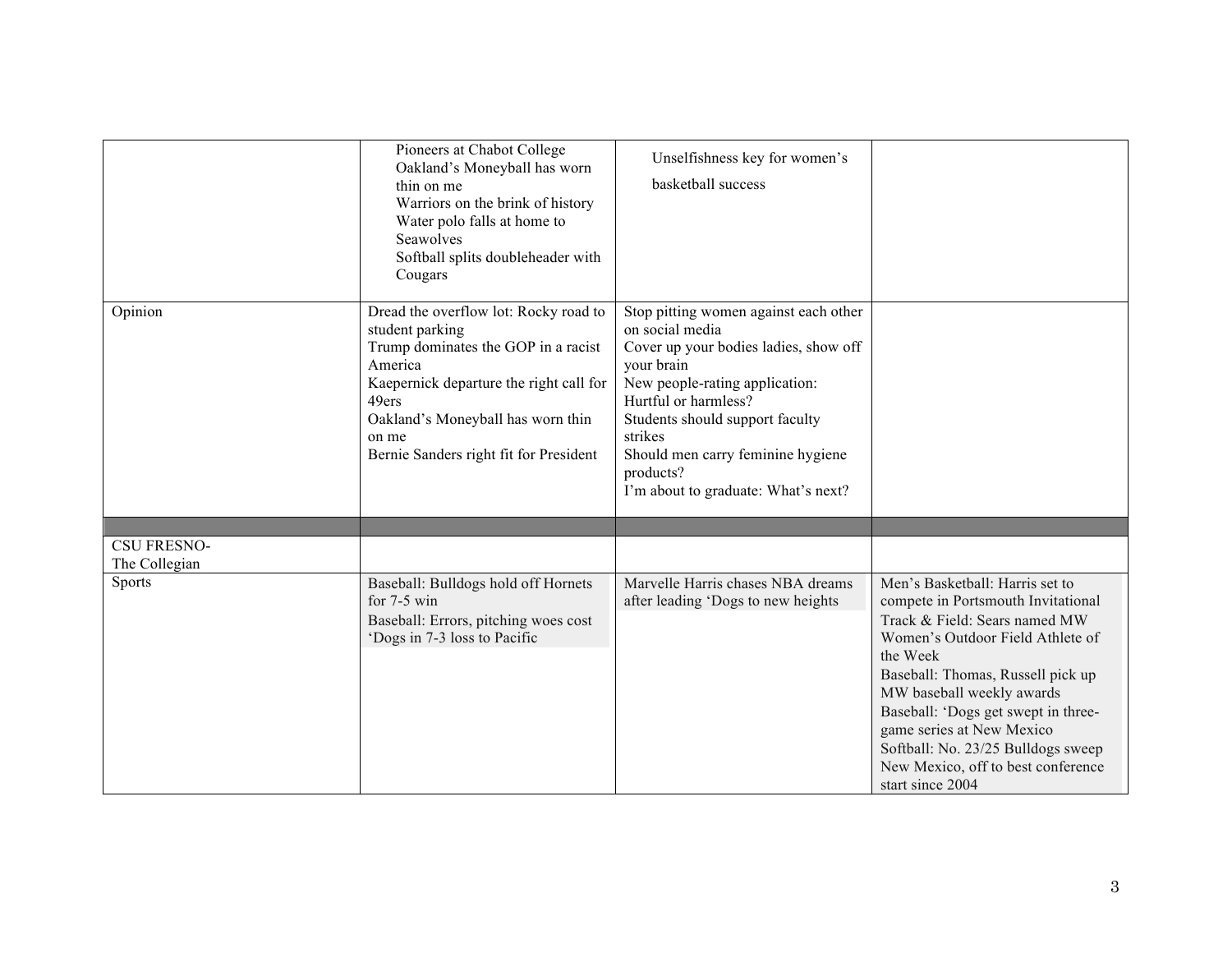|                                    |                                                                            |                                                                                                            | Men's basketball: 'Dogs honored at<br>awards banquet |
|------------------------------------|----------------------------------------------------------------------------|------------------------------------------------------------------------------------------------------------|------------------------------------------------------|
| Opinion                            |                                                                            |                                                                                                            |                                                      |
| <b>CSU FULLERTON-</b><br>The Titan |                                                                            | Debunking minimum<br>wage raise myths                                                                      |                                                      |
|                                    |                                                                            | <b>Just Central Valley</b><br>things                                                                       |                                                      |
| Sports                             | <b>Track and Field primed for trio</b><br>of meets over the weekend        | <b>Women's tennis defeats Cal Poly,</b><br>takes first loss of Big West play to<br><b>UC Santa Barbara</b> |                                                      |
|                                    | Titans seek to round up the<br><b>Aggies</b>                               |                                                                                                            |                                                      |
|                                    | <b>Titans whiff at UCSB</b><br>tournament                                  |                                                                                                            |                                                      |
|                                    | <b>CSUF preps for Big West matchup</b><br>against UC Davis                 |                                                                                                            |                                                      |
|                                    | <b>CSUF subpar after first two rounds</b><br>in Santa Barbara              |                                                                                                            |                                                      |
|                                    | <b>Titans remain undefeated in Big</b><br><b>West play, sweep Mustangs</b> |                                                                                                            |                                                      |
|                                    | <b>Fullerton baseball loses series to</b><br>the Mustangs                  |                                                                                                            |                                                      |
|                                    | Titan track wins five events at the                                        |                                                                                                            |                                                      |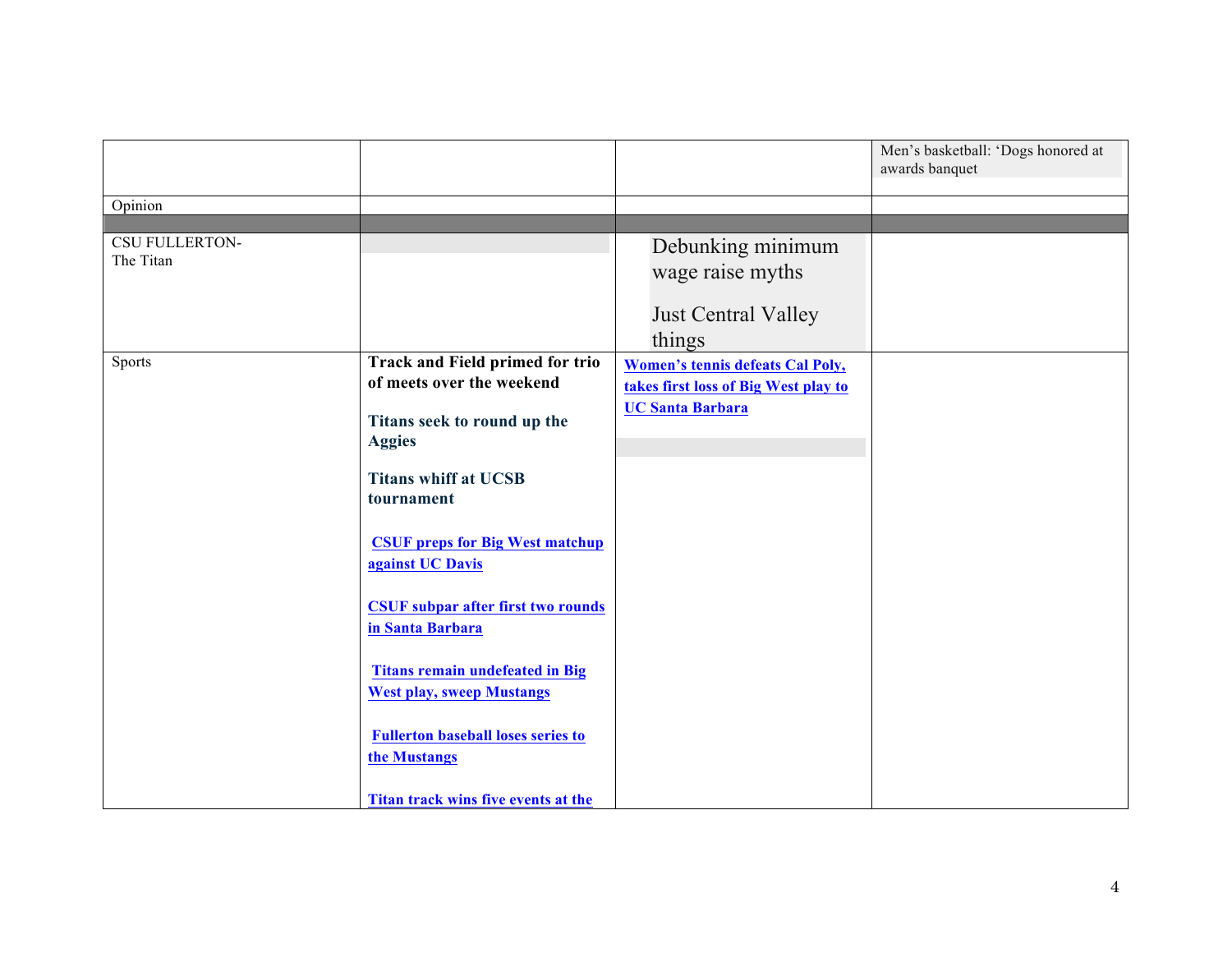|         | <b>Big West Challenge</b>                |                               |     |
|---------|------------------------------------------|-------------------------------|-----|
|         | <b>Titans saddle up for the Mustangs</b> |                               |     |
|         | <b>Baseball locks in on Cal Poly SLO</b> |                               |     |
|         | series                                   |                               |     |
|         |                                          |                               |     |
| Opinion | The difference between being             | Birth control needs to be     | --- |
|         | paid less and making less is one         | conveniently available across |     |
|         | to be noted by activist                  | the nation                    |     |
|         | Modern Tongue: Sexual                    | Negligence to vaccinate leads |     |
|         | orientation should not be                | to public threats             |     |
|         | guessed by speech patterns               | Raising the minimum wage      |     |
|         | Modern Tongue: Emojis                    | will pay off for the state    |     |
|         | inherently convey a different            |                               |     |
|         | tone of language                         |                               |     |
|         | Bernie Sanders has maintained            |                               |     |
|         | a consistent political message           |                               |     |
|         | throughout his career                    |                               |     |
|         | Military draft should be open to         |                               |     |
|         | all genders                              |                               |     |
|         | North Carolina refuses to                |                               |     |
|         | recognize gender identity even           |                               |     |
|         | with the simplest of activities          |                               |     |
|         | Bernie Sander's tuition free             |                               |     |
|         | college may be an overreaching           |                               |     |
|         | dream                                    |                               |     |
|         | Contemporary artistry has                |                               |     |
|         | become feckless in its pursuits          |                               |     |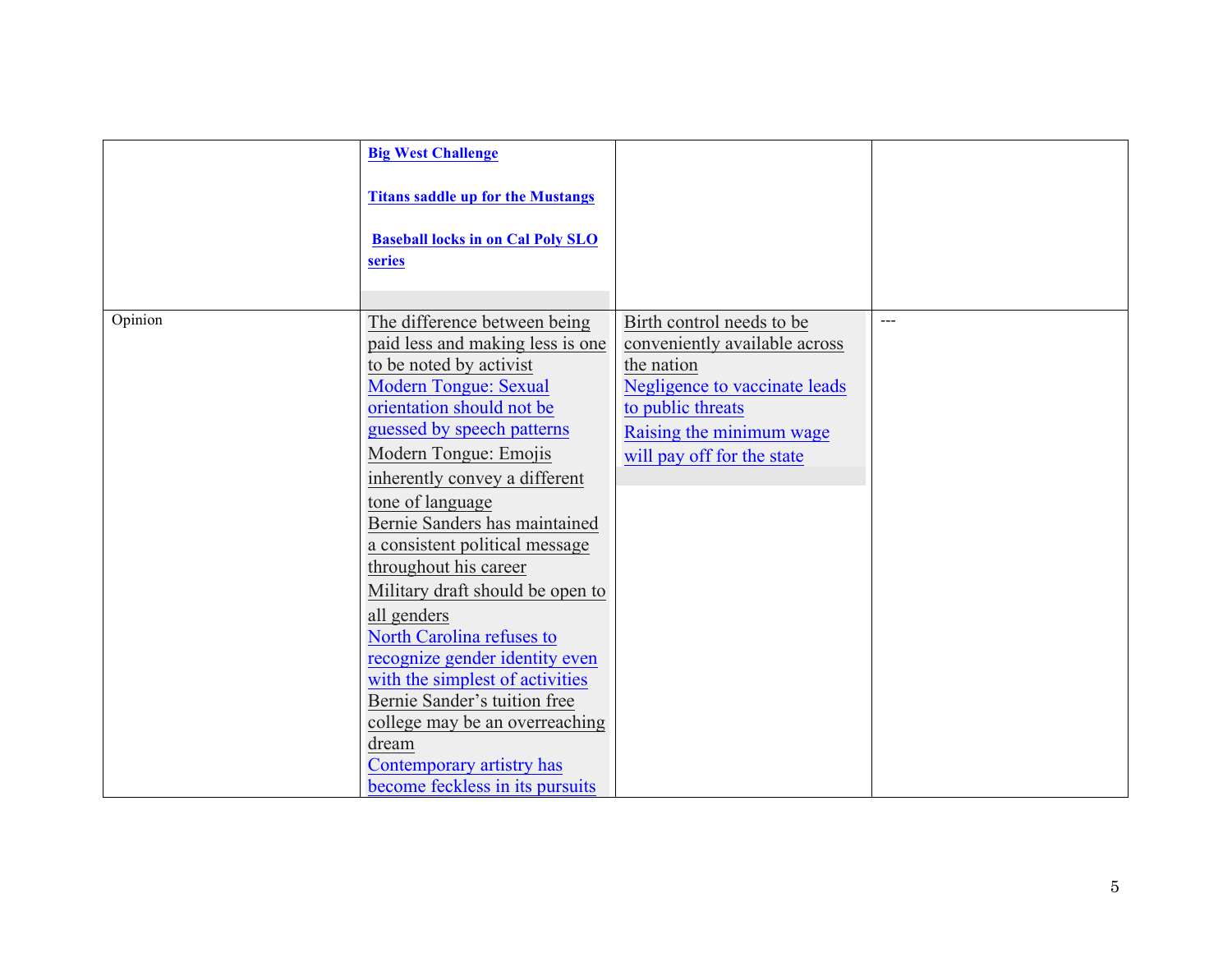| <b>HUMBOLDT STATE</b>  |                                                                                                                                                                                                                                                                                                                                                                                                     |                                                                                                                                                                                                                                                                         |               |
|------------------------|-----------------------------------------------------------------------------------------------------------------------------------------------------------------------------------------------------------------------------------------------------------------------------------------------------------------------------------------------------------------------------------------------------|-------------------------------------------------------------------------------------------------------------------------------------------------------------------------------------------------------------------------------------------------------------------------|---------------|
| <b>Sports</b>          | Jack Pass (Male and Female<br>collegiate teams were mentioned,<br>with one specific Male athlete named)<br>Humboldt Climbing Competition<br>(computer would not let me see video,<br>but saw a male in the preview)                                                                                                                                                                                 | Creating Havoc on the Softball Field<br>Jack Pass (Male and Female<br>collegiate teams were mentioned,<br>with one specific Male athlete named)<br>Jack Pass (Female collegiate teams<br>were mentioned, with no specific<br>athletes named)<br>From Perris to Humboldt | $\frac{1}{2}$ |
| Opinion                |                                                                                                                                                                                                                                                                                                                                                                                                     |                                                                                                                                                                                                                                                                         |               |
|                        |                                                                                                                                                                                                                                                                                                                                                                                                     |                                                                                                                                                                                                                                                                         |               |
| <b>CSU NORTHRIDGE-</b> |                                                                                                                                                                                                                                                                                                                                                                                                     |                                                                                                                                                                                                                                                                         |               |
| The Sundial            |                                                                                                                                                                                                                                                                                                                                                                                                     |                                                                                                                                                                                                                                                                         |               |
| Sports                 | -Weekend Recap in Matador<br>Beach volleyball<br>- CSUN Drops weekend opener<br>- Confidence plays major role<br>in success<br>- This week in Matador sports<br>- CSUN Softball splits double-<br>header<br>-CSUN falls to UC Irvine<br>-CSUN Drops double header<br>-CSUN sweeps Colorado Mesa<br>-CSUN baseball triumphs over<br>Long Beach State<br>-CSUN water polo falters<br>against UC Davis | Matadors end losing streak,<br>finish with a sweep                                                                                                                                                                                                                      |               |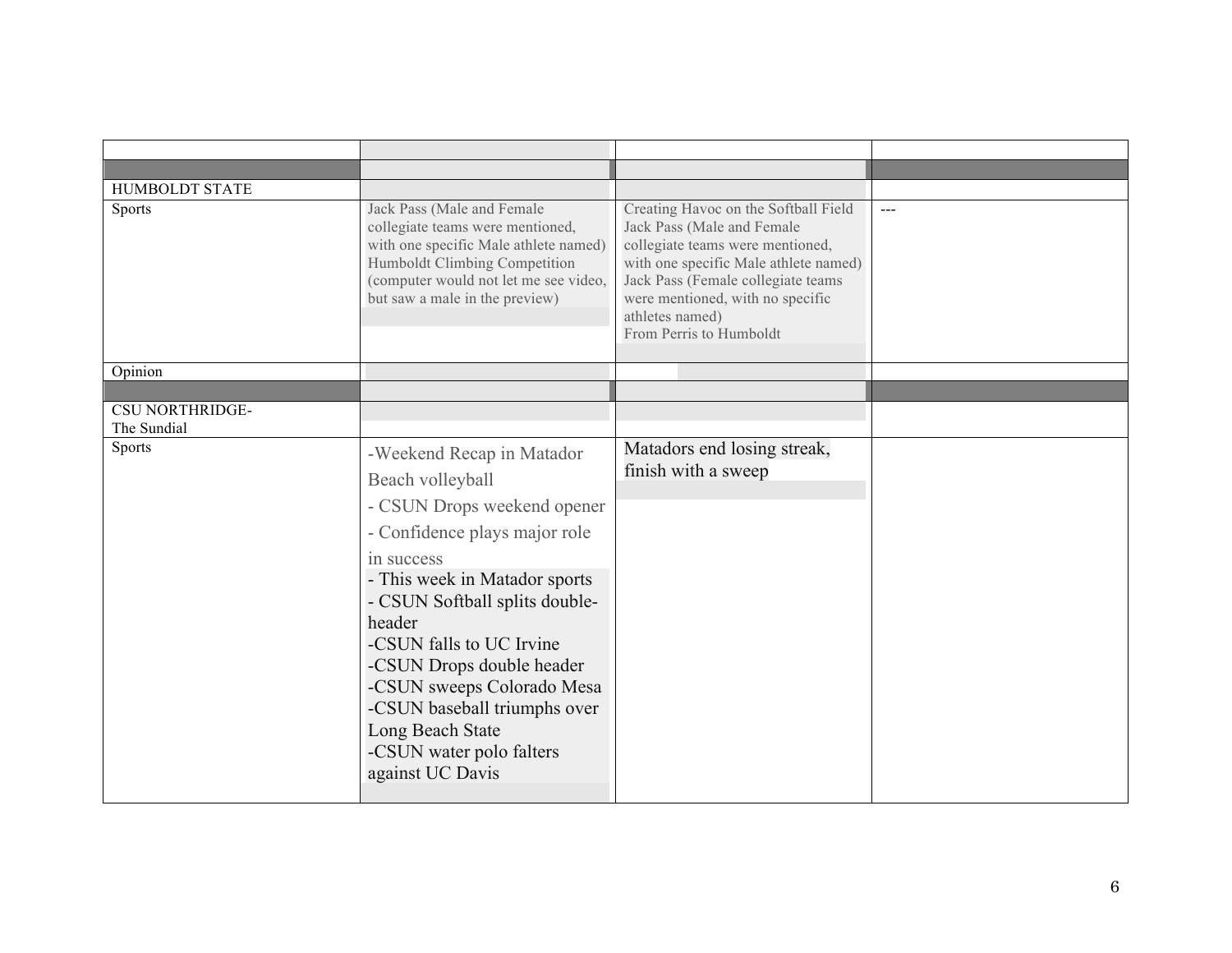| Opinion                           |                                                                                                                                                                                                                  |                                                                                                                                                                                                                                                                                                                                                                                                                       |                                                                                                                                                                                                                                                                                                                                                                                              |
|-----------------------------------|------------------------------------------------------------------------------------------------------------------------------------------------------------------------------------------------------------------|-----------------------------------------------------------------------------------------------------------------------------------------------------------------------------------------------------------------------------------------------------------------------------------------------------------------------------------------------------------------------------------------------------------------------|----------------------------------------------------------------------------------------------------------------------------------------------------------------------------------------------------------------------------------------------------------------------------------------------------------------------------------------------------------------------------------------------|
|                                   |                                                                                                                                                                                                                  |                                                                                                                                                                                                                                                                                                                                                                                                                       |                                                                                                                                                                                                                                                                                                                                                                                              |
| CAL POLY POMONA-<br>The Poly Post |                                                                                                                                                                                                                  |                                                                                                                                                                                                                                                                                                                                                                                                                       |                                                                                                                                                                                                                                                                                                                                                                                              |
| <b>Sports</b>                     | CPP comes out of series winning 2 of<br>3<br>Under Armour recognizes CPP's<br><b>Brian Swanson</b>                                                                                                               | Broncos excel in meets over the<br>weekend<br>Broncos excel at Pomona-Pitzer<br>Invitational The Broncos struggle<br>over the weekend                                                                                                                                                                                                                                                                                 | $---$                                                                                                                                                                                                                                                                                                                                                                                        |
| Opinion                           | Batman vs Superman fails to<br>excite audiences<br>'Hardcore Henry' provides fast<br>and joyless rides<br>Jamba Juice at BRIC<br>contributes to compost<br><b>Innovation Brew Works</b><br>celebrate anniversary | Everybody Wants Some' leaves<br>audiences begging for more<br>Paleo Diet trend on the rise,<br>sparks discussion at CPP<br>Splash Into Spring attracts<br>students<br>Light and sound mix at new art<br>exhibit<br><b>Innovation Brew Works</b><br>celebrates first anniversary<br>AIAS hosts exhibit featuring<br>students' work<br><b>CECCHE</b> celebrates César<br>Chávez's legacy<br>VSA presents Cultural Night |                                                                                                                                                                                                                                                                                                                                                                                              |
|                                   |                                                                                                                                                                                                                  |                                                                                                                                                                                                                                                                                                                                                                                                                       |                                                                                                                                                                                                                                                                                                                                                                                              |
| <b>SAN DIEGO STATE=</b>           |                                                                                                                                                                                                                  |                                                                                                                                                                                                                                                                                                                                                                                                                       |                                                                                                                                                                                                                                                                                                                                                                                              |
| The Daily Aztec<br><b>Sports</b>  |                                                                                                                                                                                                                  |                                                                                                                                                                                                                                                                                                                                                                                                                       |                                                                                                                                                                                                                                                                                                                                                                                              |
| Opinion                           | $\qquad \qquad \cdots$                                                                                                                                                                                           | Brussels attacks a call for                                                                                                                                                                                                                                                                                                                                                                                           | $\frac{1}{2} \frac{1}{2} \frac{1}{2} \frac{1}{2} \frac{1}{2} \frac{1}{2} \frac{1}{2} \frac{1}{2} \frac{1}{2} \frac{1}{2} \frac{1}{2} \frac{1}{2} \frac{1}{2} \frac{1}{2} \frac{1}{2} \frac{1}{2} \frac{1}{2} \frac{1}{2} \frac{1}{2} \frac{1}{2} \frac{1}{2} \frac{1}{2} \frac{1}{2} \frac{1}{2} \frac{1}{2} \frac{1}{2} \frac{1}{2} \frac{1}{2} \frac{1}{2} \frac{1}{2} \frac{1}{2} \frac{$ |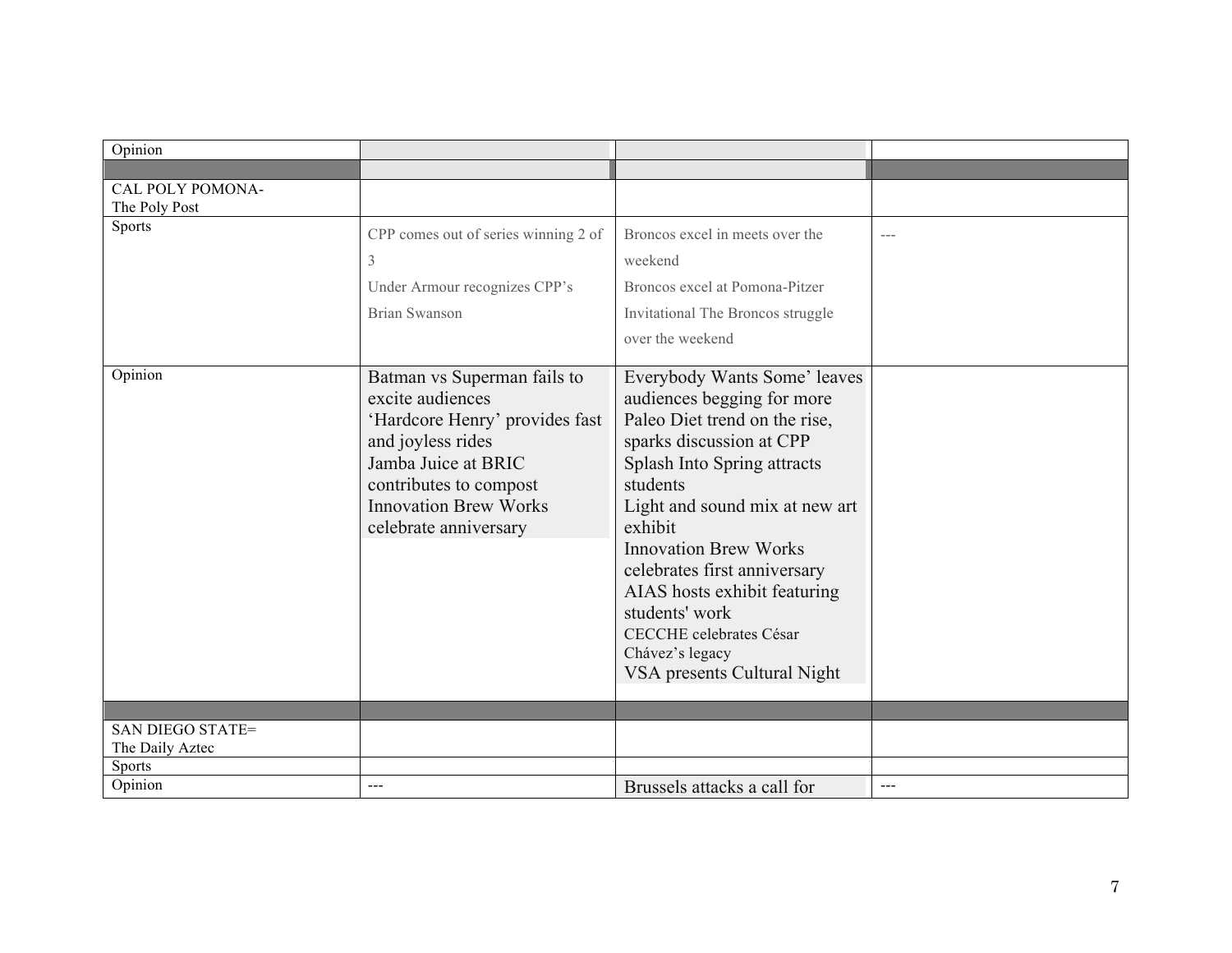|                                             |                                                                                                                                                                                                                                                                                                                                               | tighter global security<br>Stupid Cancer, a small club<br>with big aspirations<br>Social media: You really don't<br>need it that bad<br>Don't hesitate, just travel<br>abroad and study                          |               |
|---------------------------------------------|-----------------------------------------------------------------------------------------------------------------------------------------------------------------------------------------------------------------------------------------------------------------------------------------------------------------------------------------------|------------------------------------------------------------------------------------------------------------------------------------------------------------------------------------------------------------------|---------------|
|                                             |                                                                                                                                                                                                                                                                                                                                               | The Sanders[Ma1] rally and all<br>of its hype<br>We can all benefit if we<br>support the Fight For Five<br>Buckle that seatbelt, it could<br>save your life<br>The war on drugs and the<br>discrimination within |               |
|                                             |                                                                                                                                                                                                                                                                                                                                               | Dorms are fun, but respect your<br>neighbors                                                                                                                                                                     |               |
| SAN FRANCISCO STATE -<br>Golden Gate XPress |                                                                                                                                                                                                                                                                                                                                               |                                                                                                                                                                                                                  |               |
| Sports                                      | <b>GATORS LOSE AGAINST</b><br>MINOR LEAGUE TEAM IN<br><b>EXHIBITION MATCH</b><br><b>ERRORS COST GATORS</b><br>SOFTBALL IN SECOND GAME OF<br><b>DOUBLEHEADER</b><br><b>GATORS LOSE IN EXTRA</b><br><b>INNINGS HEARTBREAKER</b><br><b>BEST SEASON IN MORE</b><br>THAN A DECADE PROPELLING<br><b>GATORS TO POSSIBLE</b><br>TOURNAMENT APPEARANCE | $\frac{1}{2}$                                                                                                                                                                                                    | $\frac{1}{2}$ |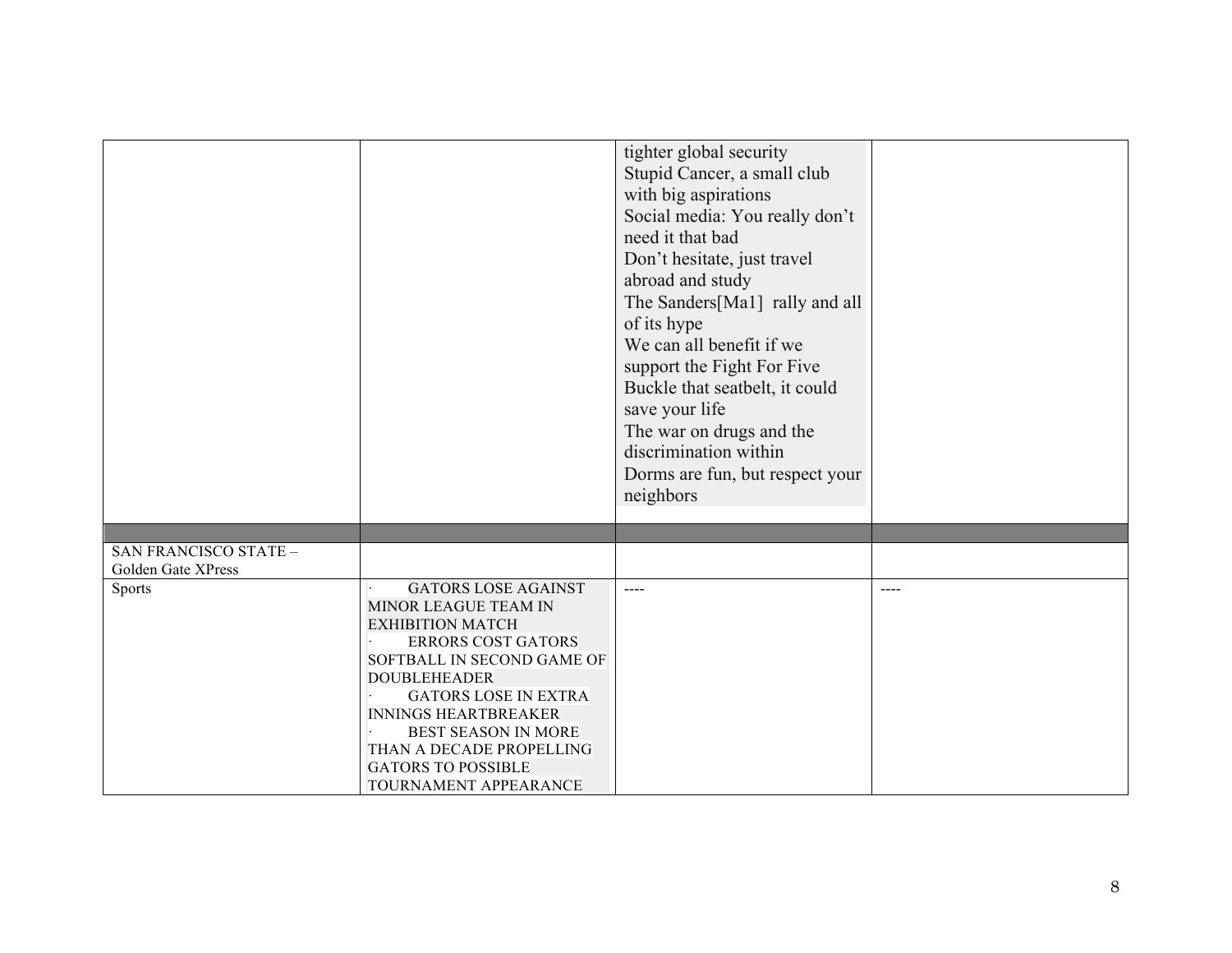|                                      | NEW HEAD COACH HOPES<br>TO GUIDE VOLLEYBALL BACK<br><b>TO PLAYOFFS</b>                                                                                                                                                                                                                                                                                                                                                |                                                                                                                                                                                                                                                                                                            |                                   |
|--------------------------------------|-----------------------------------------------------------------------------------------------------------------------------------------------------------------------------------------------------------------------------------------------------------------------------------------------------------------------------------------------------------------------------------------------------------------------|------------------------------------------------------------------------------------------------------------------------------------------------------------------------------------------------------------------------------------------------------------------------------------------------------------|-----------------------------------|
| Opinion                              | Trans people need more than a day<br>of morning<br>Adoption jokes are nothing to laugh<br>at<br>Kobe Bryant irreplaceable to the<br>end<br>Climate change is a shared crisis                                                                                                                                                                                                                                          | Racist rhetoric deepens divide<br>Misogyny in our society nearly kills<br>r&b artist Kehlani<br>The bathroom bill: toddlers and<br>lawmakers agree<br>San Francisco lead the way with<br>new family leave bill                                                                                             | Climate change is a shared crisis |
| CAL POLY SAN LUIS OBISPO-            |                                                                                                                                                                                                                                                                                                                                                                                                                       |                                                                                                                                                                                                                                                                                                            |                                   |
| <b>Mustang News</b><br><b>Sports</b> | Sabermetrics update:<br>Barbier dominating at the<br>plate<br>Baseball loses third<br>straight to Santa Clara<br>Mustang News Versus:<br>Cal Poly men's golf<br>Beach volleyball drops<br>three games in Santa<br>Clara<br>Wrestling announces new<br>head coach<br>Cal Poly athletes perform<br>at Pro Day<br>Men's Tennis sweeps UC<br>Riverside<br>Baseball drops<br>nonconference matchup to<br>No. 17 California | Mustang News Now: 1-<br>Minute sports update<br>Baseball drops first<br>conference game against<br>Fullerton<br>Poly Playbook: Baseball<br>opens Big West conference<br>play<br>Mustang News Now: 1-<br>Minute sports update<br>Poly Playbook: Baseball<br>on the road, men's golf<br>picking up victories |                                   |